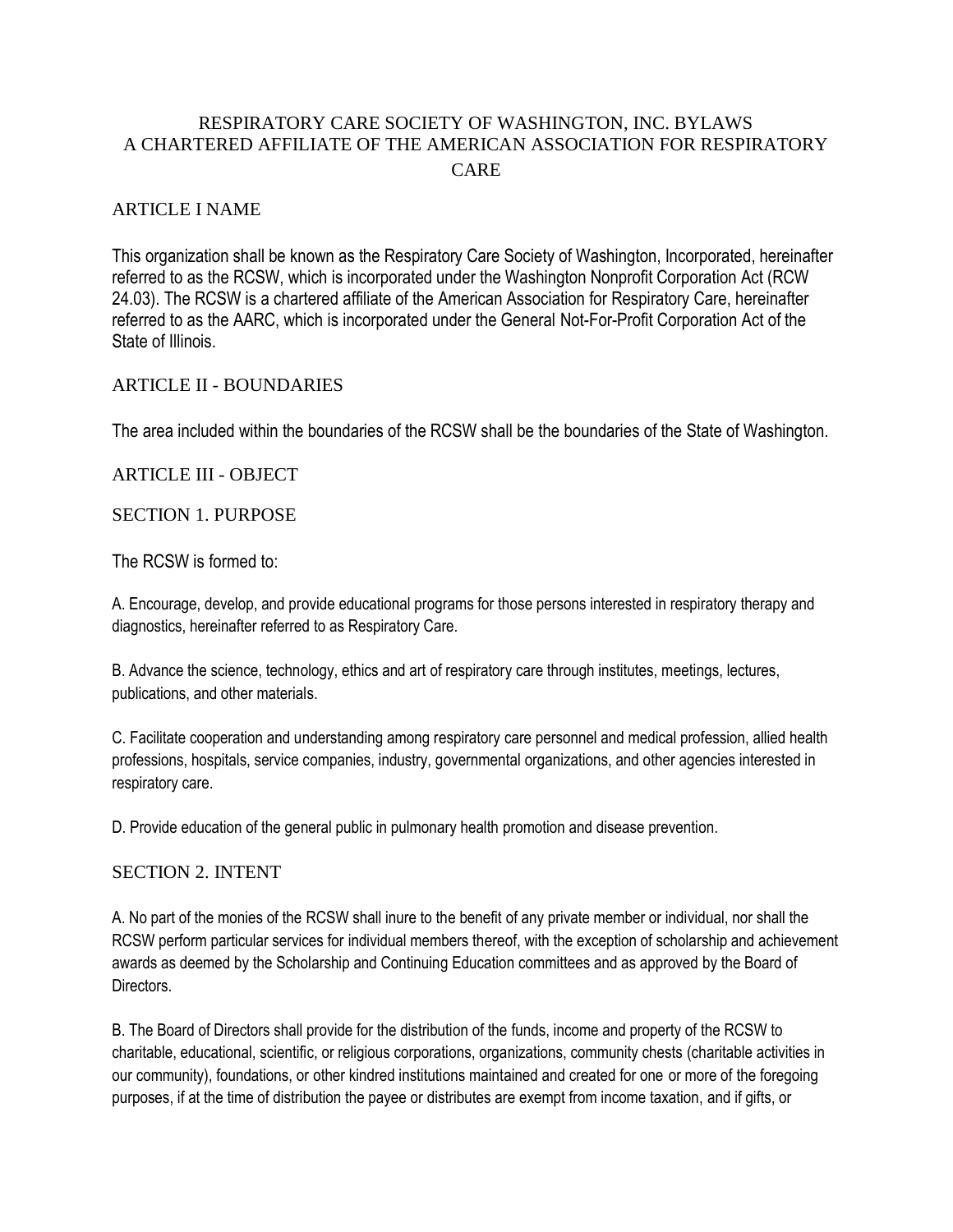transfers to the payee or distributes are then exempt from taxation under the provisions of Sections 501, 2055, and 2522 of the Internal Revenue Code or changes which amend or supersede the said sections.

ARTICLE IV - MEMBERSHIP

SECTION 1. CLASSES

The membership classes of the RCSW shall be the same as the membership classes of the AARC:

#### SECTION 2. PREREQUISITES

An individual is eligible to be a Member in this RCSW if they are a member in good standing of the AARC as specified in Article III of the AARC Bylaws and are assigned to the RCSW by the AARC.

#### SECTION 3. APPLICATION FOR MEMBERSHIP

Application for membership in the RCSW shall follow the procedure specified in Article III, Section 6 of the AARC Bylaws.

#### SECTION 4. ETHICS

If the conduct of any member shall appear to be in violation of the Articles of Incorporation, Bylaws, standing rules, code of ethics, or other regulations, policies, or procedures adopted by the RCSW, or shall appear to be prejudicial to the RCSW interest, such member may be reprimanded, suspended, expelled, or have his membership status reclassified in accordance with the procedures set forth in the RCSW policies and procedures.

# ARTICLE V - OFFICERS

#### SECTION 1. OFFICERS

The officers of the Association shall consist of President, President-elect, Immediate Past President, Vice President, Secretary, and Treasurer. All candidates for officer positions must be members in good standing of the AARC/ RCSW.

#### SECTION 2. TERMS OF OFFICE

The term of office for President-elect, Immediate Past President, and Vice President shall be one (1) year. The term of office for President, Secretary and Treasurer shall be two (2) years. The term shall begin January 1. Officers shall not hold concurrent elected RCSW positions.

The Secretary and Treasurer shall not serve more than two (3) consecutive terms in the same office.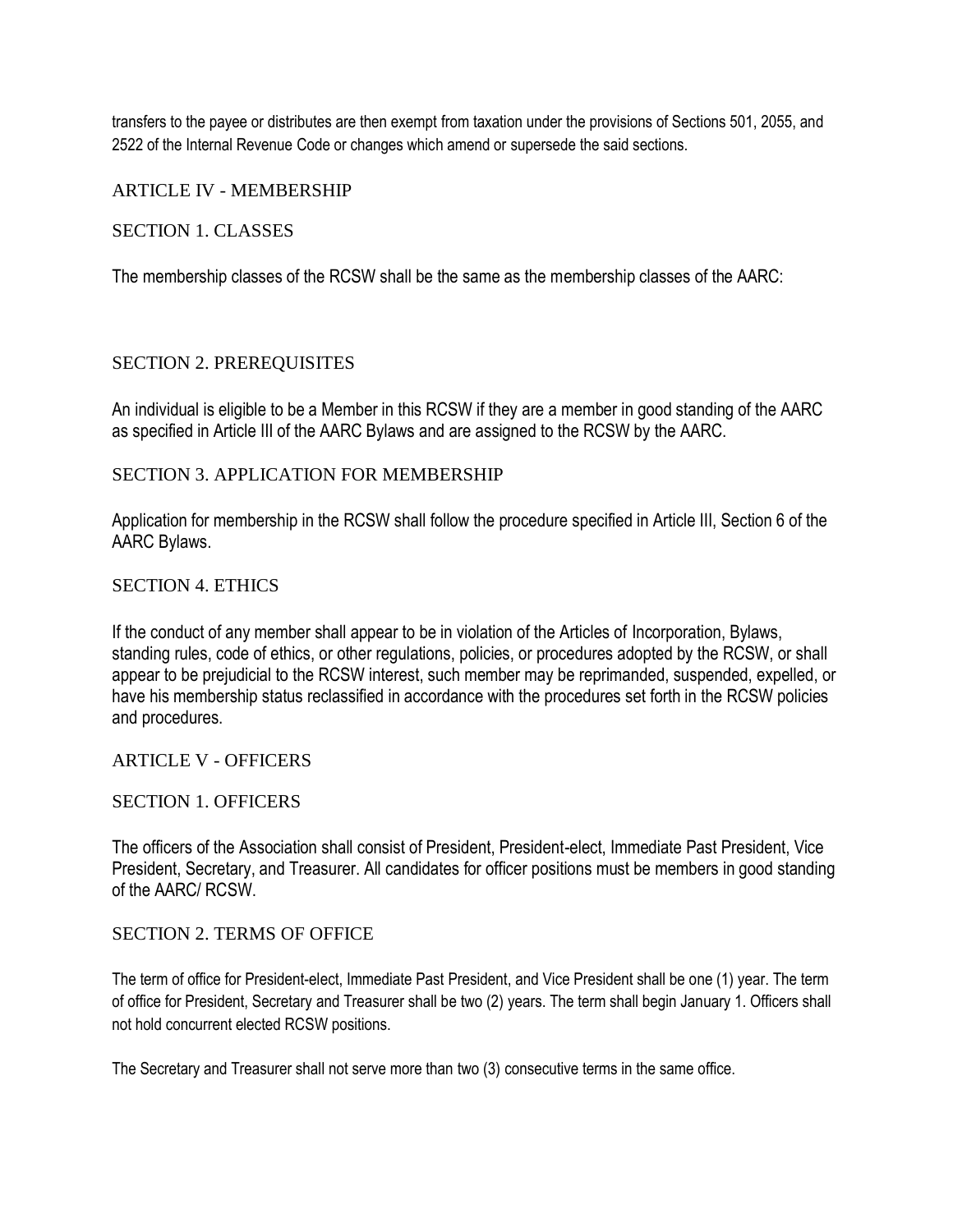The President-elect shall complete immediate successive full one (1) year terms for the offices of President-elect, Immediate Past President, and a (2) year term for President before being eligible to serve a successive term in any elected office.

The Vice President, President-elect, President and Immediate Past President are not limited to the number of terms they may serve in the same office.

### SECTION 3. VACANCIES IN OFFICE

In the event of a vacancy in the office of President, the President-elect shall become Acting President to serve the unexpired term and shall serve their own, the successive term, as President.

In the event of a vacancy in the office of the President-elect, the Vice-President shall assume the duties, but not the office, of the President-elect as well as their own until the next scheduled election.

Any vacancy in the office of Vice-president, Secretary, or Treasurer shall be filled by the appointment of a qualified individual by the Board of Directors. Individuals so appointed shall serve until the next scheduled election.

In the event of a vacancy in the office of Immediate Past President, that office shall remain vacant.

# SECTION 4. DUTIES OF OFFICERS

**President** - The President shall be the Chief Executive Officer of the RCSW. The President shall preside at the Annual Business meeting and all meetings of the Board of Directors; prepare an agenda for the Annual Business meeting and submit it to the Board not fewer than thirty (30) calendar days prior to such a meeting scheduled in accordance with Article VII, Section I of these Bylaws; prepare an agenda for each meeting of the Board of Directors and submit it to the members of the Board not fewer than fifteen (15) calendar days prior to such meeting; appoint standing and special committees subject to the approval of the board of Directors; and an ex-officio member of all committees except the Election and Nominating Committees; and present to the Board of Directors and membership an annual report of the RCSW.

**President-elect** - The President-elect shall become Acting President and shall assume the duties of the President in the event of the President's absence, resignation, or disability; and shall perform such other duties as shall be assigned by the President or Board of Directors. The President-elect shall chair the Finance Committee. In the year without the president-elect, the president shall chair the Finance Committee

**Vice President** - The Vice President shall perform such duties as shall be assigned by the President and the Board of Directors. She/He shall assume the duties of the President-elect in the event of the President-elect's absence, resignation or disability, but will also continue to carry out the duties of the office of Vice President.

**Treasurer -** The Treasurer shall have charge of all funds and securities of the RCSW; endorsing checks, notes, or other orders for the payment of bills. They shall see that full and accurate accounts are kept, make a written report to the Board of Directors within twenty (20) calendar days after the closing of the books; make a written quarterly financial report to the Board of Directors and a complete written yearly report at the annual business meeting of the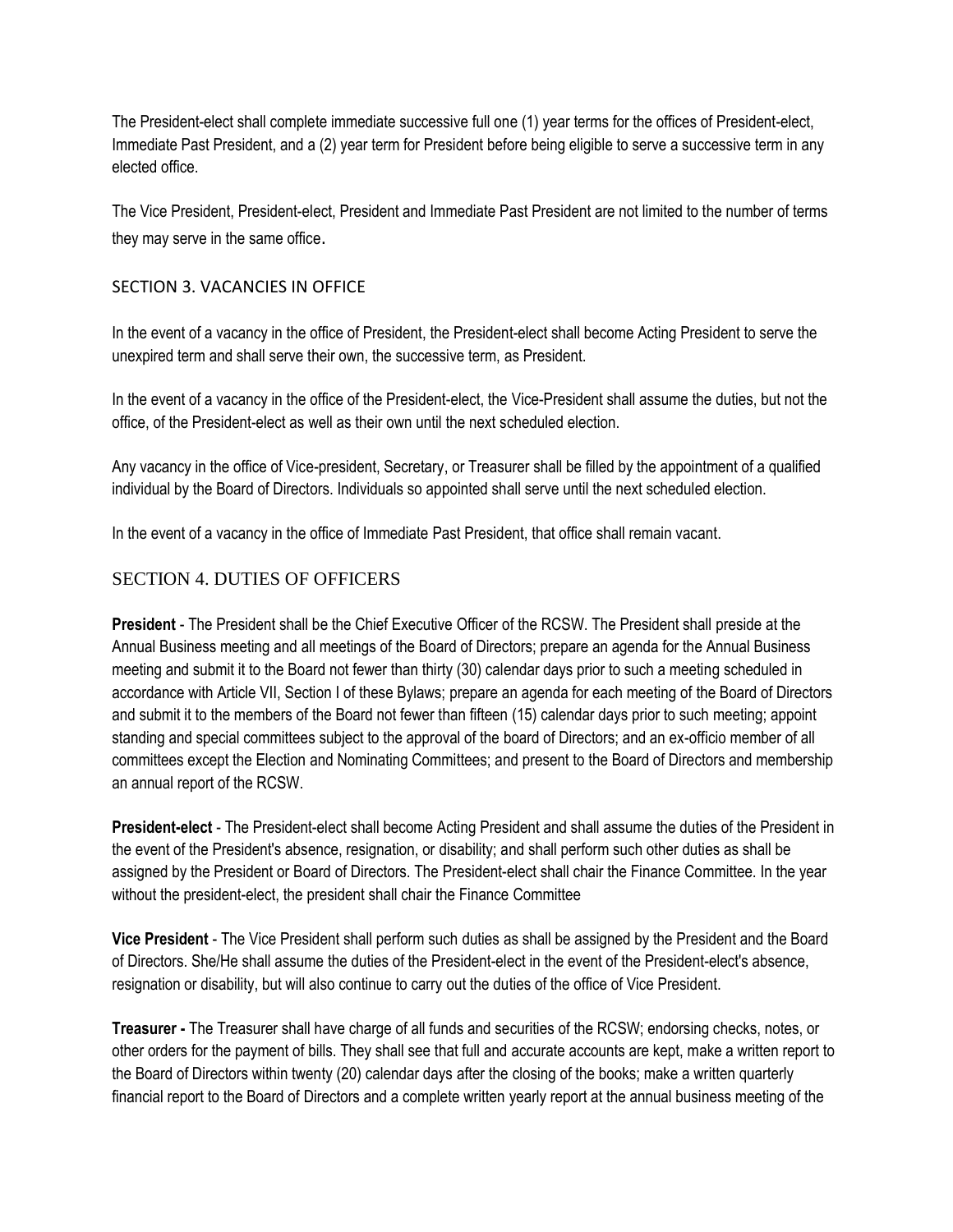Board of Directors. At the expense of the RCSW, they shall be bonded in an amount determined by the Board of Directors.

**Secretary** - The Secretary shall have charge of keeping the minutes of the Board of Director's meetings and the Annual Business Meeting; executing the general correspondence and, in general, performing all duties as from time to time shall be assigned by the President or the Board of Directors.

# SECTION 5. EXECUTIVE COMMITTEE

The Executive Committee of the Board of Directors shall consist of the President, President-elect, Vice President, Secretary, Treasurer, Immediate Past President, Delegates and Medical Advisor.

The Executive Committee shall have the power to act for the Board of Directors between meetings of the Board and such action shall be subject to ratification by the Board at its next meeting.

# ARTICLE VI - BOARD OF DIRECTORS

# SECTION 1. COMPOSITION AND POWERS

The executive government of the RCSW shall be vested in a board of nineteen (18) active members consisting of the Officers, six (6) Directors-at-large, five (5) Chapter Presidents, and the two (2) Delegates. Each of these members shall have one vote.

There shall be six (6) Directors-at-large. Two (2) Directors-at-large shall be elected each year and such others as necessary in order to fill existing vacancies.

Each Chapter shall be represented on the Board of Directors by the Chapter President.

The President shall be Chairman and Presiding Officer of the Board of Directors and Executive Committee. They shall invite, in writing, such individuals to the meetings of the Board as they shall deem necessary, who shall have the privilege of voice, but not vote.

The Board of Directors shall have the power to declare an office vacant by a two-thirds (2/3) vote upon refusal, neglect, or inability of any member of the Board to perform the duties of office, or for any conduct deemed prejudicial to the RCSW. Written notice shall be given to the member that the office has been declared vacant.

### SECTION 2. TERM OF OFFICE

The term of office for the Directors-at-large shall begin at the start of the next calendar year following the election and shall be for a three (3) year non-recurring term of office. Board of Directors shall not hold concurrent elected RCSW positions.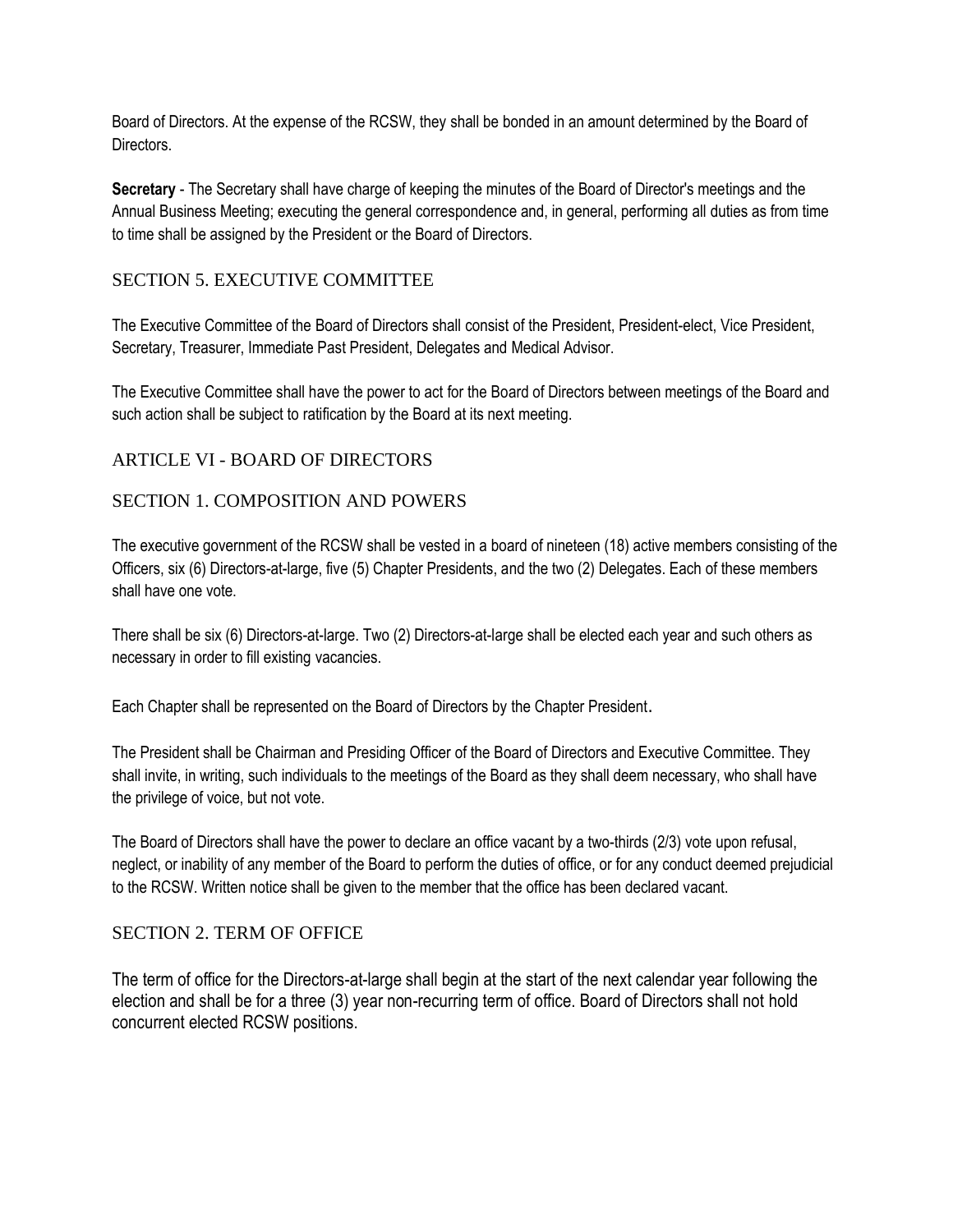# SECTION 3. DUTIES

The Board of Directors shall:

Supervise all the business and activities of the RCSW within the limitation of these Bylaws. Adopt and rescind standing rules, regulations, policies, and procedures of the RCSW.

Perform such other duties as may be necessary or appropriate for the management of the RCSW.

# SECTION 4. VACANCIES

Any vacancy that occurs in the office of Directors shall be filled by appointment by the Board of Directors.

An appointed Director shall serve until the next scheduled election, or until his/her successor is elected.

### SECTION 5. MEETINGS

The Board of Directors shall meet immediately preceding the Annual Business Meeting of the RCSW and shall hold not fewer than four (4) regular and separate meetings during the course of the year.

Special meetings of the Board of Directors shall be called by the President at such times as the business of the RCSW shall require, or upon written request of four (4) members of the Board of Directors filed with the President and Secretary of the RCSW.

A majority of the Board of Directors shall constitute a quorum at any meeting of the Board.

### SECTION 6. BOARD OF DIRECTORS EMAIL VOTE

When action by the Board of Directors is needed in a timely or convenient manner, the President may initiate or request a motion that may be put to a vote via email response. The motion must be seconded and pass only by a majority assent vote. The results of the voting will be dated and entered into the RCSW record as a special action.

### SECTION 7. MEMBER VOTE

Whenever, in the judgment of the Board of Directors, it is necessary to present any business to the membership, prior to the next Annual Business Meeting, the Board of Directors may, unless otherwise required by these Bylaws, instruct the Election Committee to conduct a vote of the membership. Such votes shall require approval of a majority of the valid votes received within thirty (30) calendar days after date of such submission to the membership. The result of the vote shall control the action of the RCSW.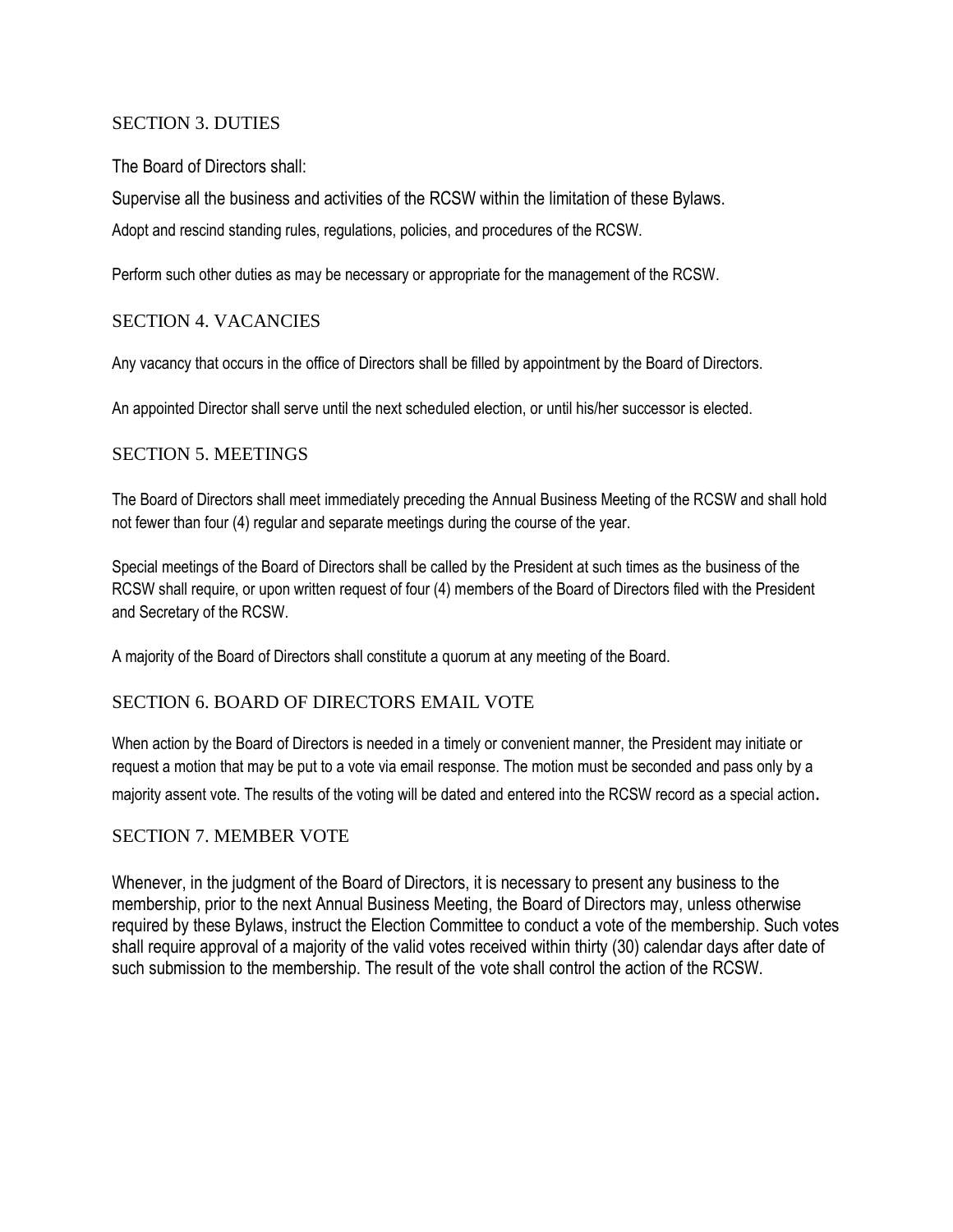# ARTICLE VII - ANNUAL BUSINESS MEETING

# SECTION 1. DATE AND PLACE

The RCSW shall hold an annual business meeting in the second quarter of each calendar year; additional meetings may be held as required to fulfill the objectives of the RCSW.

The date and place of the annual business meeting and additional meetings shall be decided in advance by the Board of Directors. In the event of a major emergency the Board of Directors shall cancel the scheduled meeting, set a new date and place, if feasible, or conduct the business of the meeting by mail provided the material is sent in the same words to the voting membership.

### SECTION 2. PURPOSE

The annual business meeting shall be for the purpose of receiving reports of officers, committees and for other business brought by the President.

Additional business meetings shall be for the purpose of receiving reports and other business brought by the President.

### SECTION 3. NOTIFICATION

Written notice of the time and place of the annual business meeting shall be sent to all members of the RCSW not less than five (5) nor more than forty (40) calendar days prior to the meeting.

### ARTICLE VIII - DELEGATES

### SECTION 1. ELECTION

Two (2) Delegates of this RCSW to the House of Delegates of the AARC shall be elected as specified in Article VII, Section 5 of the AARC Bylaws. One (1) Junior Delegate will be elected every other year and will serve concurrently with the third and fourth year of the Senior Delegate.

#### SECTION 2. DUTIES

The duties of the Delegates shall be as specified in Article VII, Section 3 of the AARC Bylaws.

### SECTION 3. TERM OF OFFICE

The term of office for the Delegates shall be for four (4) years. Delegates shall not serve more than three (3) successive terms of office.

### SECTION 4. MULTIPLE OFFICES

Delegates may not hold concurrent elective offices.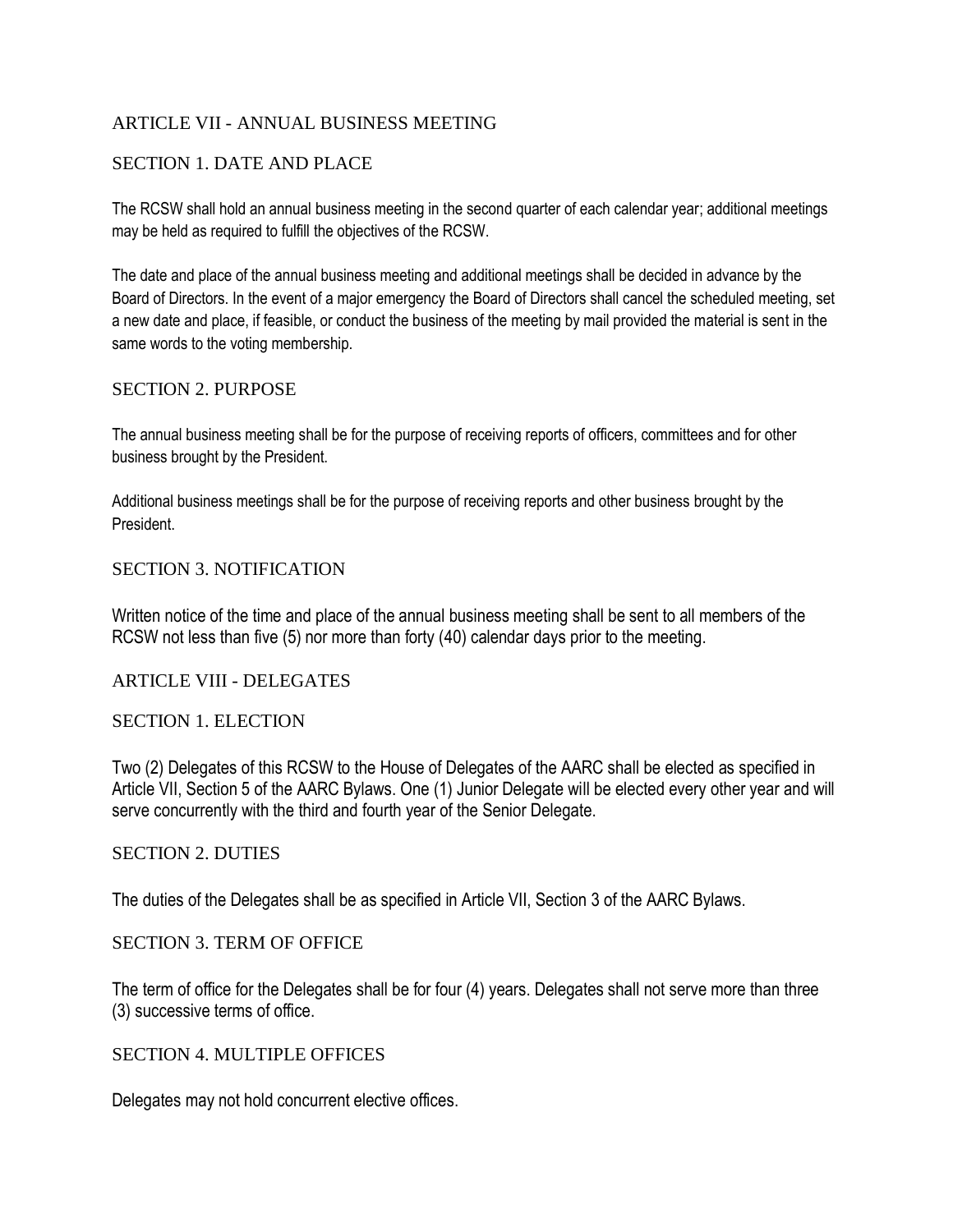# ARTICLE IX - COMMITTEES

# SECTION 1. STANDING COMMITTEES

The members of the following Standing Committees shall be appointed by the President, subject to the approval of the Board of Directors, to serve a term of one (1) year.

Decisions of standing committees may be appealed to the Board of Directors. A two-thirds (2/3) vote of the Board of Directors shall be required to sustain an appeal.

Standing Committees of the RCSW shall be:

- 1) Membership
- 2) Finance
- 3) Program
- 4) Scholarship/ Continuing Education
- 5) Bylaws
- 6) Communications/ Webmaster
- 7) Public Awareness
- 8) Chapter Affairs
- 9) Nominations/Elections
- 10) Legislative
- 11) Strategic Planning
- 12) Student Engagement

# SECTION 2. SPECIAL COMMITTEES AND OTHER APPOINTMENTS

Special Committees may be appointed by the President.

# SECTION 3. COMMITTEE CHAIRMAN'S DUTIES

The President shall appoint the Chairperson of each Committee.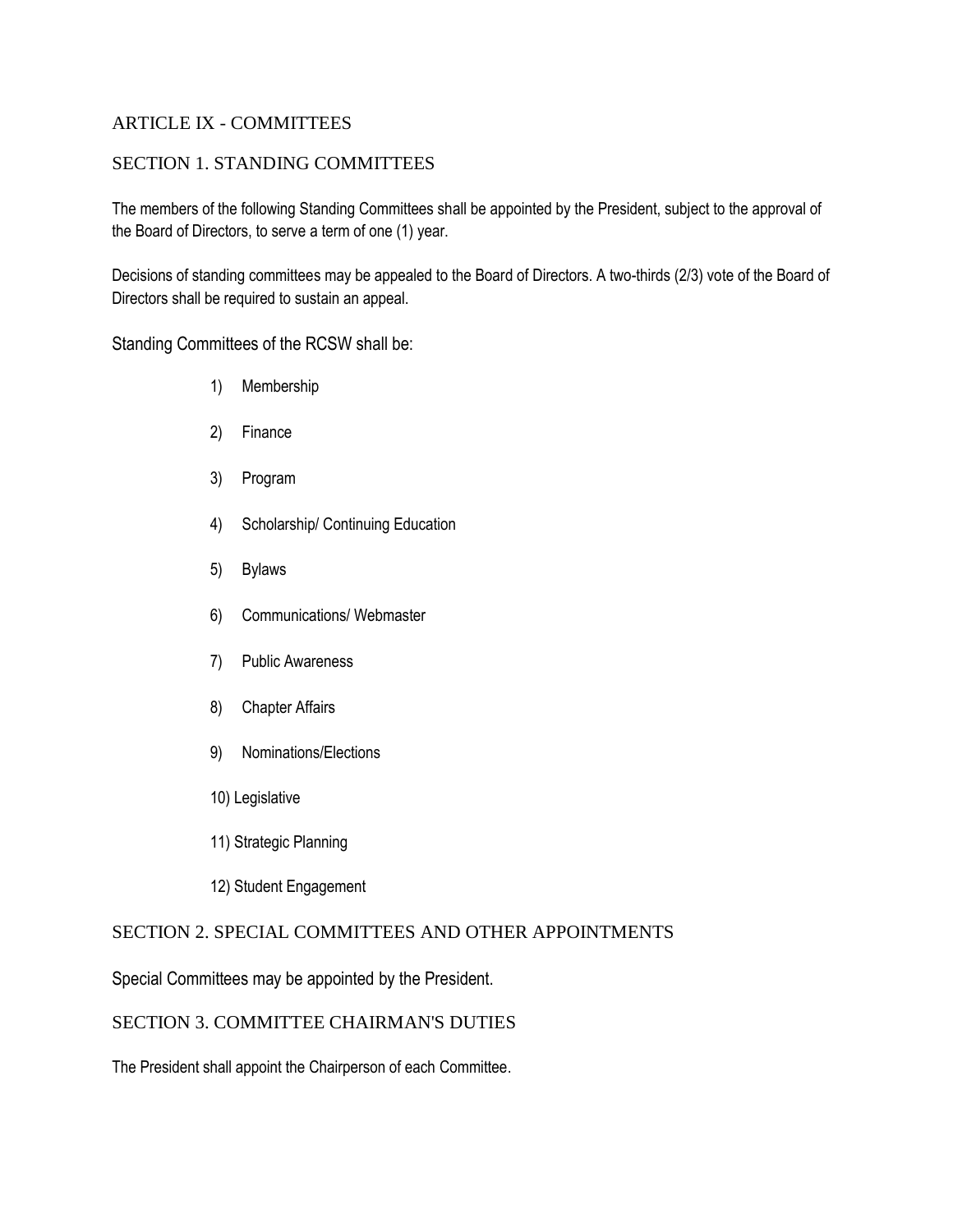The Chairperson of each committee shall confer promptly with the members of the committee on work assignments.

The Chairperson of each committee may recommend prospective committee members to the President. When possible, the Chairperson of the previous year shall serve as a member of the committee.

All committee reports shall be made in writing and submitted to the President and Secretary of the RCSW at least five (7) days prior to the meeting at which the report is to be read.

Non-members or physician members may be appointed as consultants to committees. The President shall request recommendations for such appointments from the Medical Advisor(s)

Each committee Chairperson requiring operation expenses shall submit a budget for the next fiscal year to the Board of Directors for approval seven (7) days prior to the transition meeting.

# SECTION 4. COMPOSITION AND DUTIES OF COMMITTEES

**Membership Committee:** This committee shall organize membership drives and other membership recruitment activities.

**Finance Committee:** This committee shall be composed of the President-elect, the Treasurer, and the President. They propose an annual budget for approval by the Board of Directors. The proposed budget shall be submitted to the Board at least seven (7) days prior to implementation and run concurrent with the calendar year.

**Program Committee:** This committee shall consist of at least two (2) members and be so constructed as to provide experienced members for program planning.

**Scholarship/Award Committee:** This committee shall consist of the Directors at Large and the Committee Chairperson. They will determine the equitable distribution of RCSW funds, subject to the budgetary constraints, for advancement of education in the field of Respiratory Care.

**Bylaws Committee:** This committee shall consist of at least two (2) members, including the Secretary and the President. The committee shall receive and prepare all amendments to the Bylaws for submission to the Board of Directors and the membership. The committee may also initiate such amendments for submission to the Board of Directors and the membership.

**Communications/ Webmaster:** This committee shall consist of at least two (2) members, with members being appointed annually for a one (1) year term, subject to reappointment. This committee concerns itself with the distribution of a RCSW newsletter and maintenance of the RCSW website and other social media sites.

**Public Awareness:** This committee shall consist of at least two (2) members.

This committee shall concern itself with dissemination of information regarding respiratory health issues.

**Chapter Affairs:** This committee shall consist of the Vice President (Chair) and all chapter presidents.

This committee will assist Chapters in developing successful Chapter activities and seminars.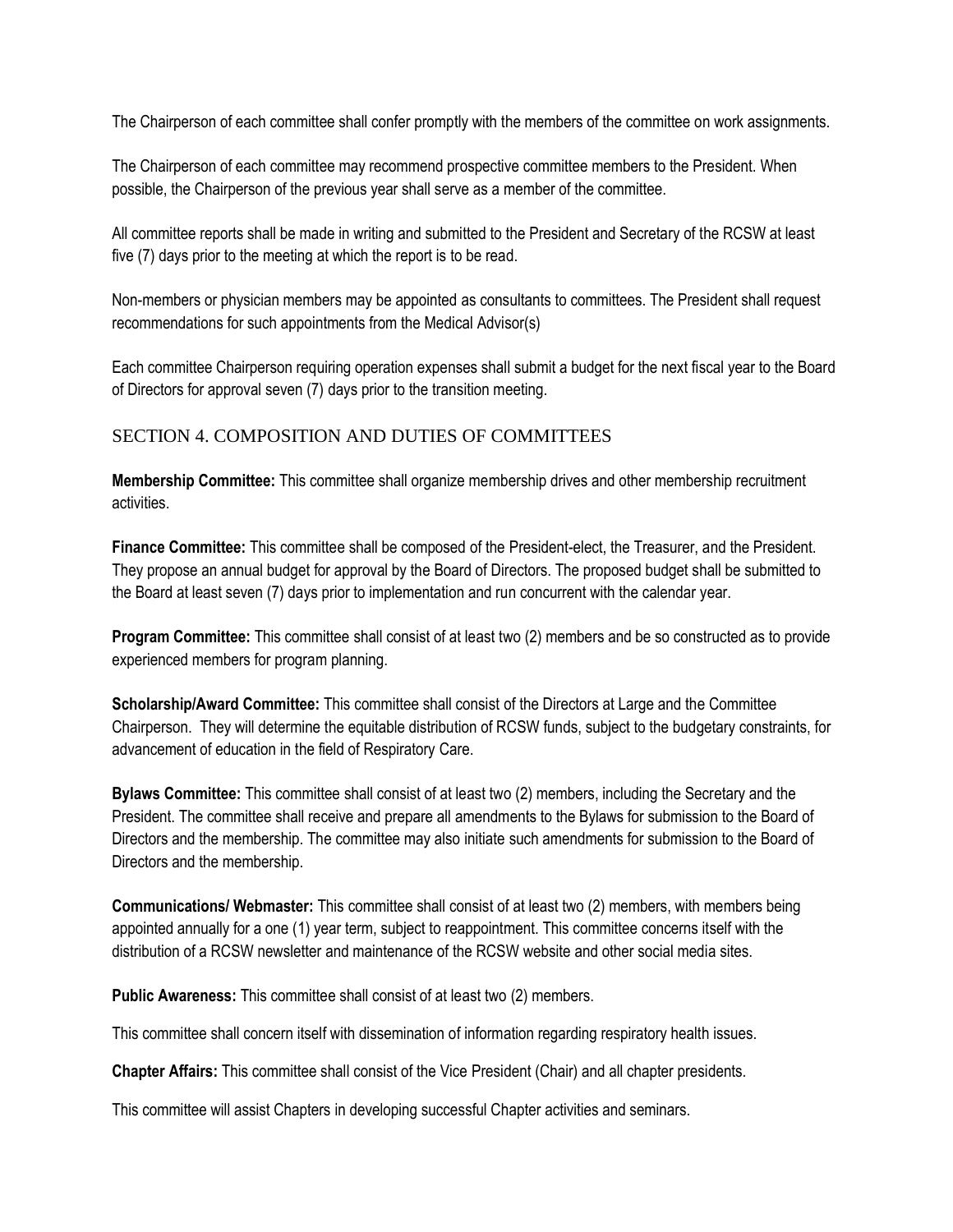#### **Student Engagement Committee:**

This committee shall consist of a student representative from each of the five (5) RT programs in Washington State. The purpose of this committee is to engage students in the activities of the RCSW, and provide the opportunity for the development of leadership skills and professional growth, while being mentored by elected board members.

**Nominations/Elections Committee:** The Nominations/Election Committee shall consist of a chairperson and the Chapter Presidents. The committee shall check the eligibility of each nominee and validate their eligibility. The committee shall prepare a slate of nominees for each office of the RCSW. The committee shall submit a slate of one (1) candidate for each available position. They shall tally the votes within ten (10) days after the close of the election and report the results of the election at the next Board Meeting.

**Legislative Committee:** This committee shall consist of at least two (2) members. The duties of this committee shall be to monitor the activities of the Legislature and represent the RCSW on issues pertaining to respiratory care.

**Strategic Planning Committee:** This committee shall consist of the President-elect and any others as needed. This committee shall organize the transition of offices and provide direction for the RCSW.

# SECTION 5. VACANCIES ON COMMITTEES

In the event of vacancies in any committee, the President may appoint members to fill such vacancies, subject to the approval of the board of Directors.

### ARTICLE X- CHAPTER ORGANIZATION

### SECTION 1. BOUNDARIES OF CHAPTERS

Chapters will be defined by geography as approved by the Board of Directors, including chapter Presidents.

Disputes over the boundaries of chapters shall be submitted to the Chapter Affairs Committee for negotiation. The Committee may make recommendations to the Board of Directors of the RCSW who shall decide the issue if negotiation fails.

### SECTION 2. ORGANIZATION

The internal organization, except where in conflict with these Bylaws, shall not be the concern of this document.

### SECTION 3. OFFICERS AND CHAPTER REPRESENTATION

The President of each Chapter shall be a member of the RCSW Board of Directors.

The Active Members of the RCSW Residing in the Chapter shall elect a President and other officers as circumstances may require.

Membership in a Chapter shall be determined as assigned to the RCSW by the AARC.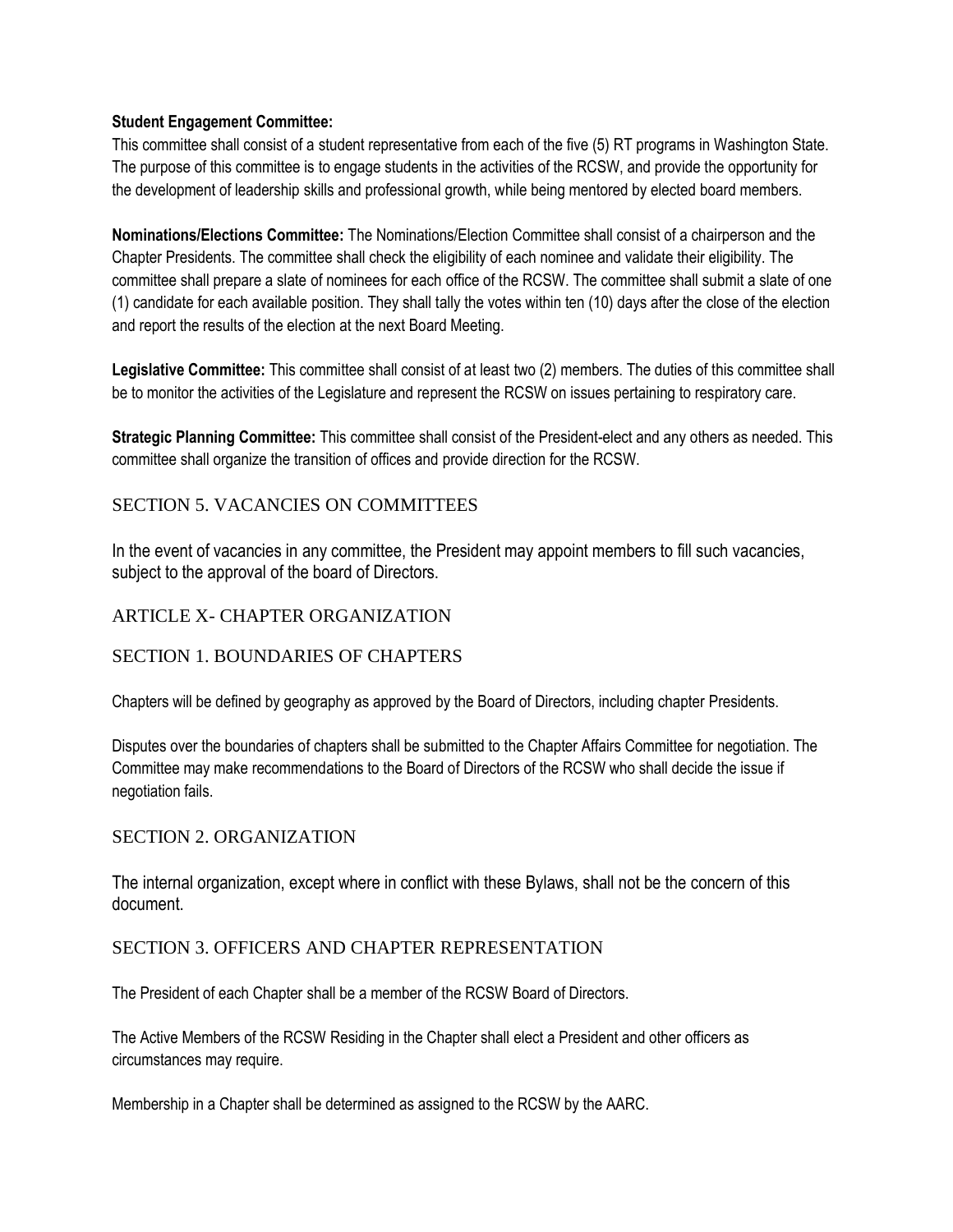# SECTION 4. ACTIVITIES

Each Chapter organization shall be encouraged to expand the membership of the Chapter and to develop educational activities and such other activities as is consistent with the Articles of Incorporation and these Bylaws.

# SECTION 5. RESPONSIBILITIES OF THE CHAPTER PRESIDENT

Represent the Chapter from which the President is elected.

Submit a written report to the Chapter Affairs Committee Chair at least Seven (7)) days prior to each Board of Directors meeting, relating to the activities in their Chapter.

# SECTION 6 TERM OF OFFICE FOR CHAPTER PRESIDENTS

The term of office for the Chapter Presidents shall begin at the start of the next calendar year following the election and shall be for a two (2) year term of office. Chapter Presidents shall not hold concurrent elected RCSW positions.

# SECTION 7. CHAPTER ADMISSION REQUIREMENTS

Ten (10) or more active members of the RCSW meeting the requirements for affiliations may become a Chapter of the RCSW upon approval of the Chapter Affairs Committee, subject to ratification by the Board of Directors of the RCSW. Members of Chapters must be members of the AARC and RCSW.

The formal application shall be sent to the RCSW office and shall consist of a list of officers, membership, and minutes of the organizational meeting.

### SECTION 8. DUTIES

A copy of the minutes of the governing body and business meetings of the Chapter shall be reported at the next following Board of Directors meeting and be included in the minutes.

ARTICLE XI - RCSW MEDICAL ADVISOR

The RCSW shall have at least one (1) Medical Advisor.

ARTICLE XII - FISCAL YEAR AND BUDGET

SECTION 1. FISCAL YEAR

The fiscal year of the RCSW shall begin January 1 and end on December 31.